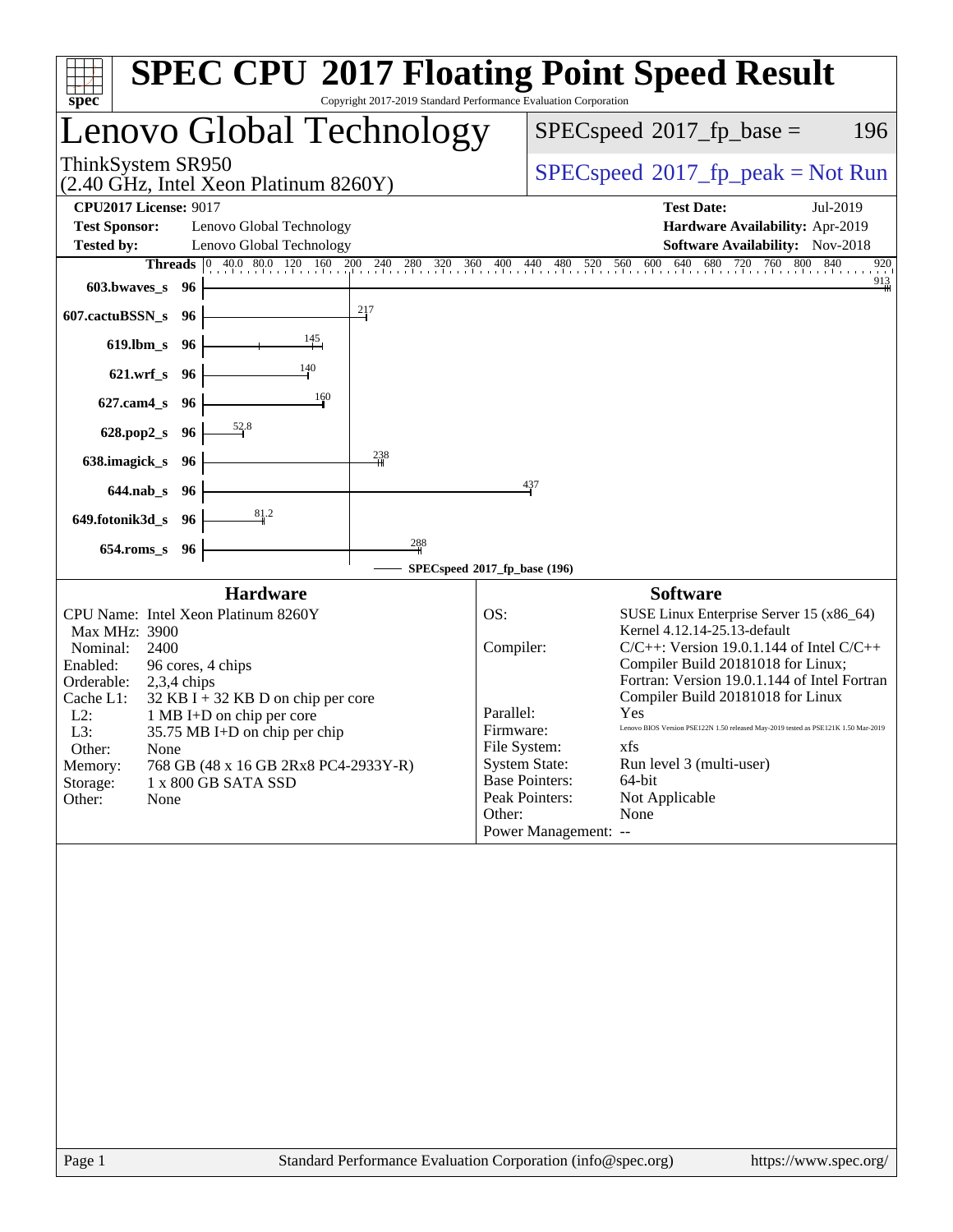

### **[SPEC CPU](http://www.spec.org/auto/cpu2017/Docs/result-fields.html#SPECCPU2017FloatingPointSpeedResult)[2017 Floating Point Speed Result](http://www.spec.org/auto/cpu2017/Docs/result-fields.html#SPECCPU2017FloatingPointSpeedResult)** Copyright 2017-2019 Standard Performance Evaluation Corporation

## Lenovo Global Technology

(2.40 GHz, Intel Xeon Platinum 8260Y)

ThinkSystem SR950<br>  $SPECspeed*2017_fp\_peak = Not Run$  $SPECspeed*2017_fp\_peak = Not Run$  $SPEC speed^{\circ}2017\_fp\_base = 196$ 

**[Test Sponsor:](http://www.spec.org/auto/cpu2017/Docs/result-fields.html#TestSponsor)** Lenovo Global Technology **[Hardware Availability:](http://www.spec.org/auto/cpu2017/Docs/result-fields.html#HardwareAvailability)** Apr-2019 **[Tested by:](http://www.spec.org/auto/cpu2017/Docs/result-fields.html#Testedby)** Lenovo Global Technology **[Software Availability:](http://www.spec.org/auto/cpu2017/Docs/result-fields.html#SoftwareAvailability)** Nov-2018

**[CPU2017 License:](http://www.spec.org/auto/cpu2017/Docs/result-fields.html#CPU2017License)** 9017 **[Test Date:](http://www.spec.org/auto/cpu2017/Docs/result-fields.html#TestDate)** Jul-2019

**[Results Table](http://www.spec.org/auto/cpu2017/Docs/result-fields.html#ResultsTable)**

|                                    | <b>Base</b>    |                |                |                |            | <b>Peak</b>    |              |                |                |              |                |              |                |              |
|------------------------------------|----------------|----------------|----------------|----------------|------------|----------------|--------------|----------------|----------------|--------------|----------------|--------------|----------------|--------------|
| <b>Benchmark</b>                   | <b>Threads</b> | <b>Seconds</b> | <b>Ratio</b>   | <b>Seconds</b> | Ratio      | <b>Seconds</b> | <b>Ratio</b> | <b>Threads</b> | <b>Seconds</b> | <b>Ratio</b> | <b>Seconds</b> | <b>Ratio</b> | <b>Seconds</b> | <b>Ratio</b> |
| $603.bwaves$ s                     | 96             | 64.6           | <u>913</u>     | 64.8           | 910        | 64.4           | 916          |                |                |              |                |              |                |              |
| 607.cactuBSSN s                    | 96             | 76.5           | 218            | 76.7           | 217        | 76.7           | 217          |                |                |              |                |              |                |              |
| $619.1$ bm s                       | 96             | <b>36.0</b>    | <u>145</u>     | 33.0           | 159        | 70.1           | 74.7         |                |                |              |                |              |                |              |
| $621$ .wrf s                       | 96             | 94.6           | 140            | 94.2           | 140        | 94.8           | 139          |                |                |              |                |              |                |              |
| $627$ .cam $4 \text{ s}$           | 96             | 55.1           | 161            | 55.5           | <b>160</b> | 55.6           | 159          |                |                |              |                |              |                |              |
| $628.pop2_s$                       | 96             | 226            | 52.5           | 225            | 52.8       | 223            | 53.3         |                |                |              |                |              |                |              |
| 638.imagick_s                      | 96             | 60.7           | 238            | 61.7           | 234        | 60.0           | 240          |                |                |              |                |              |                |              |
| $644$ .nab s                       | 96             | 39.9           | 438            | 39.9           | 437        | 40.0           | 436          |                |                |              |                |              |                |              |
| 649.fotonik3d s                    | 96             | 115            | 78.9           | <u> 112</u>    | 81.2       | 112            | 81.7         |                |                |              |                |              |                |              |
| $654$ .roms s                      | 96             | 54.7           | 288            | 54.8           | 287        | 54.3           | 290          |                |                |              |                |              |                |              |
| $SPECspeed*2017_fp\_base =$<br>196 |                |                |                |                |            |                |              |                |                |              |                |              |                |              |
| $SPECspeed*2017_fp\_peak =$        |                |                | <b>Not Run</b> |                |            |                |              |                |                |              |                |              |                |              |

Results appear in the [order in which they were run.](http://www.spec.org/auto/cpu2017/Docs/result-fields.html#RunOrder) Bold underlined text [indicates a median measurement](http://www.spec.org/auto/cpu2017/Docs/result-fields.html#Median).

#### **[Operating System Notes](http://www.spec.org/auto/cpu2017/Docs/result-fields.html#OperatingSystemNotes)**

Stack size set to unlimited using "ulimit -s unlimited"

### **[General Notes](http://www.spec.org/auto/cpu2017/Docs/result-fields.html#GeneralNotes)**

Environment variables set by runcpu before the start of the run: KMP\_AFFINITY = "granularity=fine,compact" LD\_LIBRARY\_PATH = "/home/cpu2017-1.0.5-ic19.0u1/lib/intel64" OMP\_STACKSIZE = "192M"

 Binaries compiled on a system with 1x Intel Core i9-7900X CPU + 32GB RAM memory using Redhat Enterprise Linux 7.5 Transparent Huge Pages enabled by default Prior to runcpu invocation Filesystem page cache synced and cleared with: sync; echo 3> /proc/sys/vm/drop\_caches NA: The test sponsor attests, as of date of publication, that CVE-2017-5754 (Meltdown) is mitigated in the system as tested and documented. Yes: The test sponsor attests, as of date of publication, that CVE-2017-5753 (Spectre variant 1) is mitigated in the system as tested and documented. Yes: The test sponsor attests, as of date of publication, that CVE-2017-5715 (Spectre variant 2) is mitigated in the system as tested and documented. Yes: The test sponsor attests, as of date of publication, that CVE-2018-3640 (Spectre variant 3a) is mitigated in the system as tested and documented. Yes: The test sponsor attests, as of date of publication, that CVE-2018-3639 (Spectre variant 4) is mitigated in the system as tested and documented.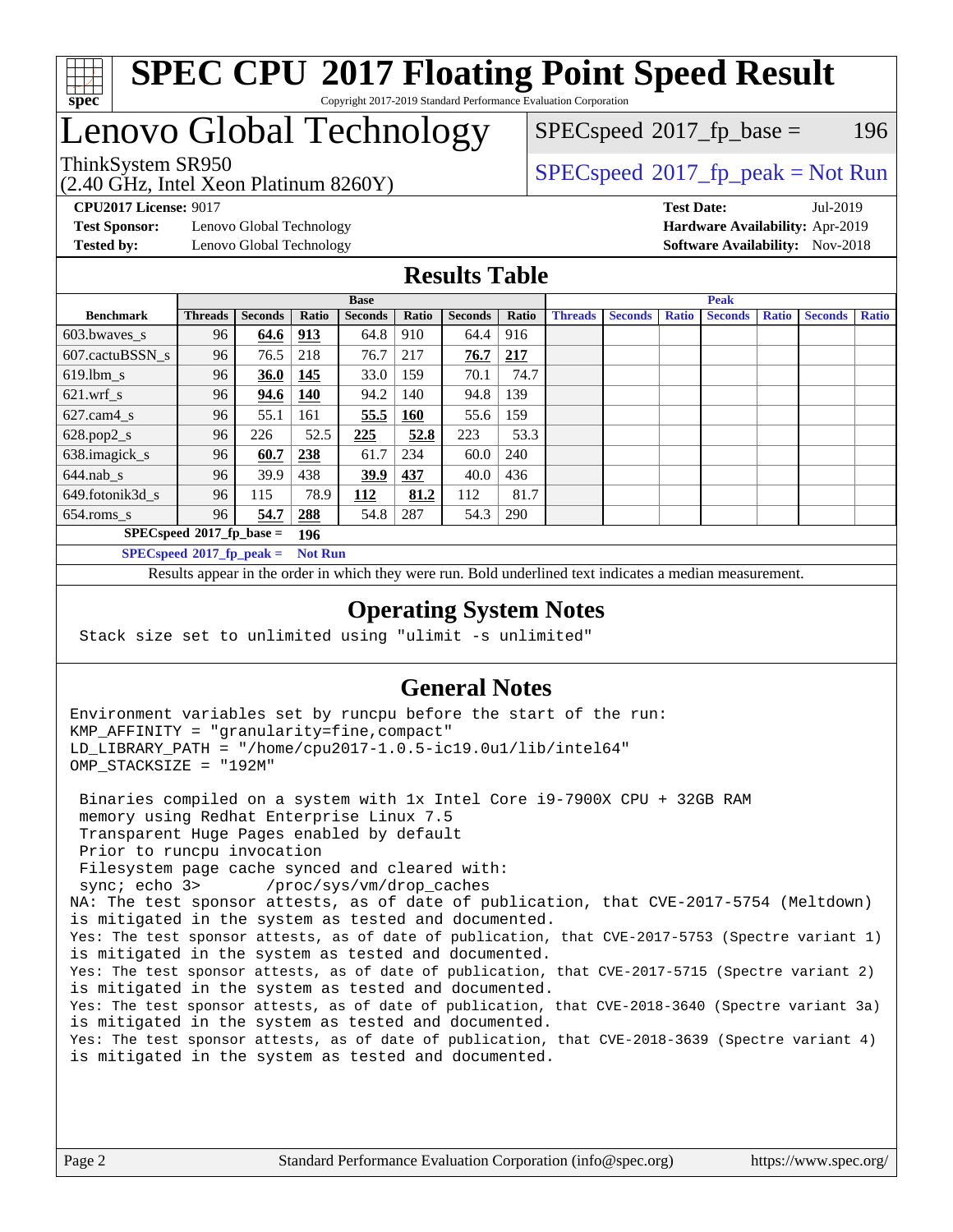| $spec^*$                                                                                                              | Copyright 2017-2019 Standard Performance Evaluation Corporation |                                                                                                                                                                       |                                                                    |
|-----------------------------------------------------------------------------------------------------------------------|-----------------------------------------------------------------|-----------------------------------------------------------------------------------------------------------------------------------------------------------------------|--------------------------------------------------------------------|
| Lenovo Global Technology                                                                                              |                                                                 | $SPEC speed^{\circ}2017$ _fp_base =                                                                                                                                   | 196                                                                |
| ThinkSystem SR950<br>(2.40 GHz, Intel Xeon Platinum 8260Y)                                                            |                                                                 | $SPEC speed^{\circ}2017\_fp\_peak = Not Run$                                                                                                                          |                                                                    |
| <b>CPU2017 License: 9017</b>                                                                                          |                                                                 | <b>Test Date:</b>                                                                                                                                                     | Jul-2019                                                           |
| <b>Test Sponsor:</b><br>Lenovo Global Technology<br><b>Tested by:</b><br>Lenovo Global Technology                     |                                                                 |                                                                                                                                                                       | Hardware Availability: Apr-2019<br>Software Availability: Nov-2018 |
|                                                                                                                       | <b>Platform Notes</b>                                           |                                                                                                                                                                       |                                                                    |
| BIOS configuration:                                                                                                   |                                                                 |                                                                                                                                                                       |                                                                    |
| Choose Operating Mode set to Maximum Performance                                                                      |                                                                 |                                                                                                                                                                       |                                                                    |
| Choose Operating Mode set to Custom Mode                                                                              |                                                                 |                                                                                                                                                                       |                                                                    |
| CPU P-state Control set to Autonomous                                                                                 |                                                                 |                                                                                                                                                                       |                                                                    |
| Hyper-Threading set to Disable                                                                                        |                                                                 |                                                                                                                                                                       |                                                                    |
| Trusted Execution Technology set to Enable                                                                            |                                                                 |                                                                                                                                                                       |                                                                    |
| DCU Streamer Prefetcher set to Disable                                                                                |                                                                 |                                                                                                                                                                       |                                                                    |
| MONITOR/MWAIT set to Enable                                                                                           |                                                                 |                                                                                                                                                                       |                                                                    |
| Sysinfo program /home/cpu2017-1.0.5-ic19.0ul/bin/sysinfo<br>Rev: r5974 of 2018-05-19 9bcde8f2999c33d61f64985e45859ea9 |                                                                 |                                                                                                                                                                       |                                                                    |
| running on linux-ulb8 Wed Jul 10 11:29:36 2019                                                                        |                                                                 |                                                                                                                                                                       |                                                                    |
|                                                                                                                       |                                                                 |                                                                                                                                                                       |                                                                    |
| SUT (System Under Test) info as seen by some common utilities.                                                        |                                                                 |                                                                                                                                                                       |                                                                    |
| For more information on this section, see                                                                             |                                                                 |                                                                                                                                                                       |                                                                    |
| https://www.spec.org/cpu2017/Docs/config.html#sysinfo                                                                 |                                                                 |                                                                                                                                                                       |                                                                    |
|                                                                                                                       |                                                                 |                                                                                                                                                                       |                                                                    |
| From /proc/cpuinfo                                                                                                    |                                                                 |                                                                                                                                                                       |                                                                    |
| model name : Intel(R) Xeon(R) Platinum 8260Y CPU @ 2.40GHz                                                            |                                                                 |                                                                                                                                                                       |                                                                    |
| "physical id"s (chips)<br>4                                                                                           |                                                                 |                                                                                                                                                                       |                                                                    |
| 96 "processors"                                                                                                       |                                                                 |                                                                                                                                                                       |                                                                    |
| cores, siblings (Caution: counting these is hw and system dependent. The following                                    |                                                                 |                                                                                                                                                                       |                                                                    |
| excerpts from /proc/cpuinfo might not be reliable. Use with caution.)                                                 |                                                                 |                                                                                                                                                                       |                                                                    |
| cpu cores : 24                                                                                                        |                                                                 |                                                                                                                                                                       |                                                                    |
| siblings : 24                                                                                                         |                                                                 |                                                                                                                                                                       |                                                                    |
|                                                                                                                       |                                                                 | physical 0: cores 0 1 2 3 4 5 6 8 9 10 11 12 13 16 17 18 19 20 21 25 26 27 28 29                                                                                      |                                                                    |
|                                                                                                                       |                                                                 | physical 1: cores 0 1 2 3 4 5 6 9 10 11 12 13 16 17 18 19 20 21 24 25 26 27 28 29                                                                                     |                                                                    |
|                                                                                                                       |                                                                 | physical 2: cores 0 1 2 3 4 5 6 8 10 11 12 13 16 17 18 19 20 21 24 25 26 27 28 29<br>physical 3: cores 0 1 2 3 4 5 6 8 9 10 11 12 13 16 17 18 19 20 21 25 26 27 28 29 |                                                                    |
|                                                                                                                       |                                                                 |                                                                                                                                                                       |                                                                    |
| From 1scpu:                                                                                                           |                                                                 |                                                                                                                                                                       |                                                                    |
| Architecture:                                                                                                         | x86 64                                                          |                                                                                                                                                                       |                                                                    |
| $CPU$ op-mode( $s$ ):                                                                                                 | $32$ -bit, $64$ -bit                                            |                                                                                                                                                                       |                                                                    |
| Byte Order:                                                                                                           | Little Endian                                                   |                                                                                                                                                                       |                                                                    |
| CPU(s):                                                                                                               | 96                                                              |                                                                                                                                                                       |                                                                    |
| On-line CPU(s) list: 0-95                                                                                             |                                                                 |                                                                                                                                                                       |                                                                    |
| Thread(s) per core:                                                                                                   | $\mathbf 1$                                                     |                                                                                                                                                                       |                                                                    |
| Core(s) per socket:                                                                                                   | 24                                                              |                                                                                                                                                                       |                                                                    |
| $Socket(s)$ :                                                                                                         | 4                                                               |                                                                                                                                                                       |                                                                    |
| NUMA node(s):                                                                                                         | 4                                                               |                                                                                                                                                                       |                                                                    |
| Vendor ID:                                                                                                            | GenuineIntel                                                    |                                                                                                                                                                       |                                                                    |
| CPU family:                                                                                                           | 6                                                               |                                                                                                                                                                       |                                                                    |
| Model:                                                                                                                | 85                                                              |                                                                                                                                                                       |                                                                    |
| Model name:<br>Stepping:                                                                                              | 7                                                               | $Intel(R) Xeon(R) Platinum 8260Y CPU @ 2.40GHz$                                                                                                                       |                                                                    |
| CPU MHz:                                                                                                              | 2400.000                                                        |                                                                                                                                                                       |                                                                    |
| BogoMIPS:                                                                                                             | 4800.00                                                         |                                                                                                                                                                       |                                                                    |
| Virtualization:                                                                                                       | $VT - x$                                                        |                                                                                                                                                                       |                                                                    |
|                                                                                                                       |                                                                 |                                                                                                                                                                       |                                                                    |
|                                                                                                                       |                                                                 |                                                                                                                                                                       |                                                                    |
|                                                                                                                       | (Continued on next page)                                        |                                                                                                                                                                       |                                                                    |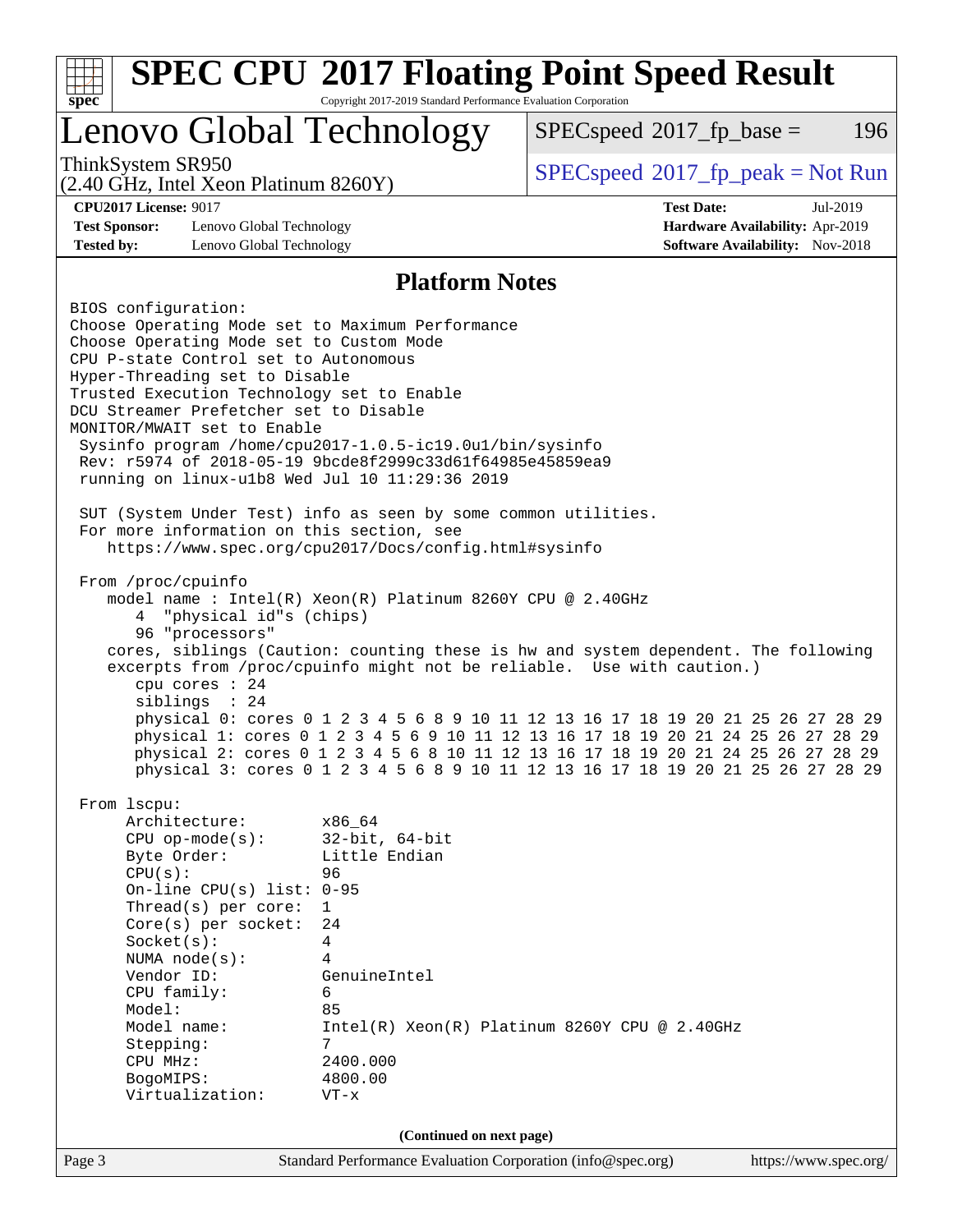

### **[SPEC CPU](http://www.spec.org/auto/cpu2017/Docs/result-fields.html#SPECCPU2017FloatingPointSpeedResult)[2017 Floating Point Speed Result](http://www.spec.org/auto/cpu2017/Docs/result-fields.html#SPECCPU2017FloatingPointSpeedResult)** Copyright 2017-2019 Standard Performance Evaluation Corporation

## Lenovo Global Technology

(2.40 GHz, Intel Xeon Platinum 8260Y)

 $SPEC speed^{\circ}2017\_fp\_base = 196$ 

ThinkSystem SR950<br>  $SPECspeed*2017_fp\_peak = Not Run$  $SPECspeed*2017_fp\_peak = Not Run$ 

**[Test Sponsor:](http://www.spec.org/auto/cpu2017/Docs/result-fields.html#TestSponsor)** Lenovo Global Technology **[Hardware Availability:](http://www.spec.org/auto/cpu2017/Docs/result-fields.html#HardwareAvailability)** Apr-2019 **[Tested by:](http://www.spec.org/auto/cpu2017/Docs/result-fields.html#Testedby)** Lenovo Global Technology **[Software Availability:](http://www.spec.org/auto/cpu2017/Docs/result-fields.html#SoftwareAvailability)** Nov-2018

**[CPU2017 License:](http://www.spec.org/auto/cpu2017/Docs/result-fields.html#CPU2017License)** 9017 **[Test Date:](http://www.spec.org/auto/cpu2017/Docs/result-fields.html#TestDate)** Jul-2019

#### **[Platform Notes \(Continued\)](http://www.spec.org/auto/cpu2017/Docs/result-fields.html#PlatformNotes)**

| L1d cache:  |                         | 32K       |
|-------------|-------------------------|-----------|
| Lli cache:  |                         | 32K       |
| $L2$ cache: |                         | 1024K     |
| $L3$ cache: |                         | 36608K    |
|             | NUMA node0 CPU(s):      | $0 - 23$  |
|             | NUMA nodel CPU(s):      | $24 - 47$ |
|             | NUMA $node2$ $CPU(s)$ : | $48 - 71$ |
|             | NUMA $node3$ $CPU(s)$ : | $72 - 95$ |
|             |                         |           |

Flags: fpu vme de pse tsc msr pae mce cx8 apic sep mtrr pge mca cmov pat pse36 clflush dts acpi mmx fxsr sse sse2 ss ht tm pbe syscall nx pdpe1gb rdtscp lm constant\_tsc art arch\_perfmon pebs bts rep\_good nopl xtopology nonstop\_tsc cpuid aperfmperf pni pclmulqdq dtes64 monitor ds\_cpl vmx smx est tm2 ssse3 sdbg fma cx16 xtpr pdcm pcid dca sse4\_1 sse4\_2 x2apic movbe popcnt tsc\_deadline\_timer aes xsave avx f16c rdrand lahf\_lm abm 3dnowprefetch cpuid\_fault epb cat\_l3 cdp\_l3 invpcid\_single ssbd mba ibrs ibpb stibp tpr\_shadow vnmi flexpriority ept vpid fsgsbase tsc\_adjust bmi1 hle avx2 smep bmi2 erms invpcid rtm cqm mpx rdt\_a avx512f avx512dq rdseed adx smap clflushopt clwb intel\_pt avx512cd avx512bw avx512vl xsaveopt xsavec xgetbv1 xsaves cqm\_llc cqm\_occup\_llc cqm\_mbm\_total cqm\_mbm\_local dtherm ida arat pln pts hwp\_epp pku ospke avx512\_vnni flush\_l1d arch\_capabilities

#### /proc/cpuinfo cache data cache size : 36608 KB

 From numactl --hardware WARNING: a numactl 'node' might or might not correspond to a physical chip. available: 4 nodes (0-3) node 0 cpus: 0 1 2 3 4 5 6 7 8 9 10 11 12 13 14 15 16 17 18 19 20 21 22 23 node 0 size: 193087 MB node 0 free: 189687 MB node 1 cpus: 24 25 26 27 28 29 30 31 32 33 34 35 36 37 38 39 40 41 42 43 44 45 46 47 node 1 size: 193515 MB node 1 free: 192559 MB node 2 cpus: 48 49 50 51 52 53 54 55 56 57 58 59 60 61 62 63 64 65 66 67 68 69 70 71 node 2 size: 193515 MB node 2 free: 193283 MB node 3 cpus: 72 73 74 75 76 77 78 79 80 81 82 83 84 85 86 87 88 89 90 91 92 93 94 95 node 3 size: 193512 MB node 3 free: 192506 MB node distances: node 0 1 2 3 0: 10 21 21 21 1: 21 10 21 21 2: 21 21 10 21 3: 21 21 21 10 From /proc/meminfo MemTotal: 792197992 kB **(Continued on next page)**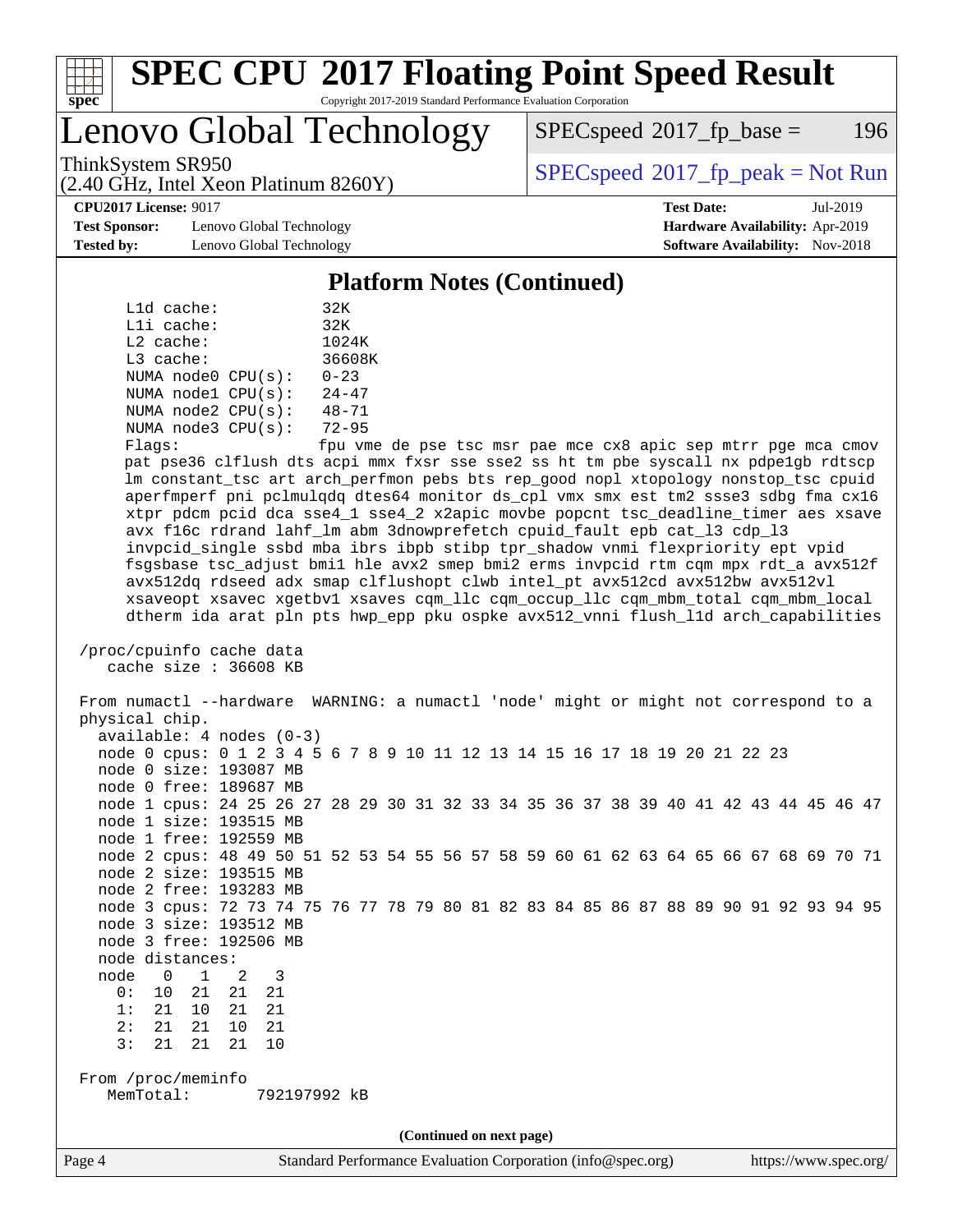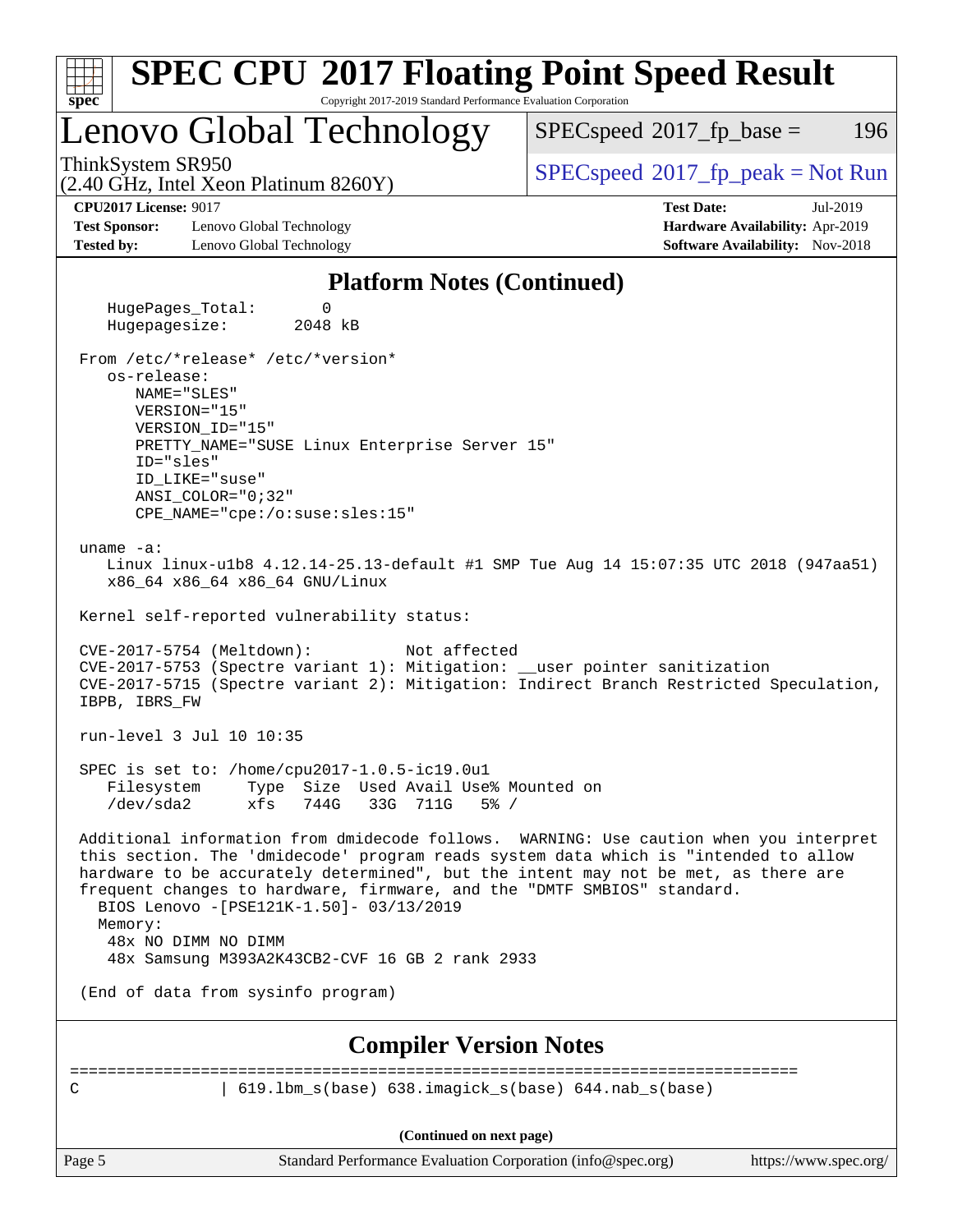

# **[SPEC CPU](http://www.spec.org/auto/cpu2017/Docs/result-fields.html#SPECCPU2017FloatingPointSpeedResult)[2017 Floating Point Speed Result](http://www.spec.org/auto/cpu2017/Docs/result-fields.html#SPECCPU2017FloatingPointSpeedResult)**

Copyright 2017-2019 Standard Performance Evaluation Corporation

## Lenovo Global Technology

 $SPECspeed*2017_fp\_base = 196$  $SPECspeed*2017_fp\_base = 196$ 

(2.40 GHz, Intel Xeon Platinum 8260Y)

 $SPECspeed^{\circ}2017_fp\_peak = Not Run$  $SPECspeed^{\circ}2017_fp\_peak = Not Run$ 

**[Test Sponsor:](http://www.spec.org/auto/cpu2017/Docs/result-fields.html#TestSponsor)** Lenovo Global Technology **[Hardware Availability:](http://www.spec.org/auto/cpu2017/Docs/result-fields.html#HardwareAvailability)** Apr-2019 **[Tested by:](http://www.spec.org/auto/cpu2017/Docs/result-fields.html#Testedby)** Lenovo Global Technology **[Software Availability:](http://www.spec.org/auto/cpu2017/Docs/result-fields.html#SoftwareAvailability)** Nov-2018

**[CPU2017 License:](http://www.spec.org/auto/cpu2017/Docs/result-fields.html#CPU2017License)** 9017 **[Test Date:](http://www.spec.org/auto/cpu2017/Docs/result-fields.html#TestDate)** Jul-2019

### **[Compiler Version Notes \(Continued\)](http://www.spec.org/auto/cpu2017/Docs/result-fields.html#CompilerVersionNotes)**

| Intel(R) C Intel(R) 64 Compiler for applications running on Intel(R) 64,<br>Version 19.0.1.144 Build 20181018<br>Copyright (C) 1985-2018 Intel Corporation. All rights reserved.                                                                                                                                                                                                                                                                                                                                                                                     |
|----------------------------------------------------------------------------------------------------------------------------------------------------------------------------------------------------------------------------------------------------------------------------------------------------------------------------------------------------------------------------------------------------------------------------------------------------------------------------------------------------------------------------------------------------------------------|
|                                                                                                                                                                                                                                                                                                                                                                                                                                                                                                                                                                      |
| $C++$ , C, Fortran   607.cactuBSSN_s(base)                                                                                                                                                                                                                                                                                                                                                                                                                                                                                                                           |
| Intel(R) $C++$ Intel(R) 64 Compiler for applications running on Intel(R) 64,<br>Version 19.0.1.144 Build 20181018<br>Copyright (C) 1985-2018 Intel Corporation. All rights reserved.<br>Intel(R) C Intel(R) 64 Compiler for applications running on Intel(R) 64,<br>Version 19.0.1.144 Build 20181018<br>Copyright (C) 1985-2018 Intel Corporation. All rights reserved.<br>$Intel(R)$ Fortran Intel(R) 64 Compiler for applications running on Intel(R)<br>64, Version 19.0.1.144 Build 20181018<br>Copyright (C) 1985-2018 Intel Corporation. All rights reserved. |
| $\vert$ 603.bwaves_s(base) 649.fotonik3d_s(base) 654.roms_s(base)<br>Fortran                                                                                                                                                                                                                                                                                                                                                                                                                                                                                         |
| $Intel(R)$ Fortran Intel(R) 64 Compiler for applications running on Intel(R)<br>64, Version 19.0.1.144 Build 20181018<br>Copyright (C) 1985-2018 Intel Corporation. All rights reserved.                                                                                                                                                                                                                                                                                                                                                                             |
| Fortran, $C = \begin{bmatrix} 621.wrf\_s(base) & 627.cam4_s(base) & 628.pop2_s(base) \end{bmatrix}$                                                                                                                                                                                                                                                                                                                                                                                                                                                                  |
| $Intel(R)$ Fortran Intel(R) 64 Compiler for applications running on Intel(R)<br>64, Version 19.0.1.144 Build 20181018<br>Copyright (C) 1985-2018 Intel Corporation. All rights reserved.<br>Intel(R) C Intel(R) 64 Compiler for applications running on Intel(R) 64,<br>Version 19.0.1.144 Build 20181018<br>Copyright (C) 1985-2018 Intel Corporation. All rights reserved.                                                                                                                                                                                         |

## **[Base Compiler Invocation](http://www.spec.org/auto/cpu2017/Docs/result-fields.html#BaseCompilerInvocation)**

[C benchmarks](http://www.spec.org/auto/cpu2017/Docs/result-fields.html#Cbenchmarks): [icc -m64 -std=c11](http://www.spec.org/cpu2017/results/res2019q3/cpu2017-20190722-16231.flags.html#user_CCbase_intel_icc_64bit_c11_33ee0cdaae7deeeab2a9725423ba97205ce30f63b9926c2519791662299b76a0318f32ddfffdc46587804de3178b4f9328c46fa7c2b0cd779d7a61945c91cd35)

[Fortran benchmarks](http://www.spec.org/auto/cpu2017/Docs/result-fields.html#Fortranbenchmarks): [ifort -m64](http://www.spec.org/cpu2017/results/res2019q3/cpu2017-20190722-16231.flags.html#user_FCbase_intel_ifort_64bit_24f2bb282fbaeffd6157abe4f878425411749daecae9a33200eee2bee2fe76f3b89351d69a8130dd5949958ce389cf37ff59a95e7a40d588e8d3a57e0c3fd751)

**(Continued on next page)**

Page 6 Standard Performance Evaluation Corporation [\(info@spec.org\)](mailto:info@spec.org) <https://www.spec.org/>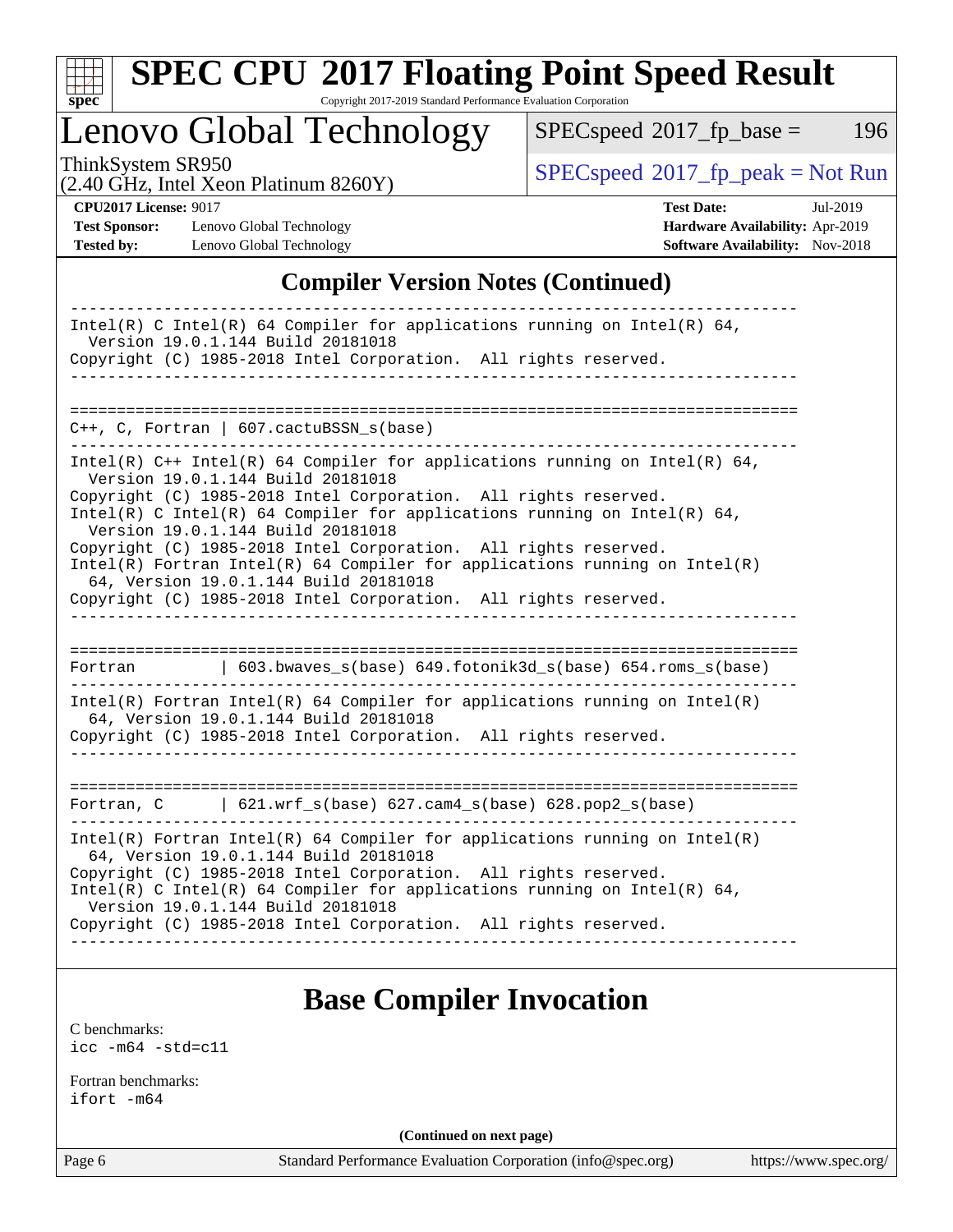

#### **[SPEC CPU](http://www.spec.org/auto/cpu2017/Docs/result-fields.html#SPECCPU2017FloatingPointSpeedResult)[2017 Floating Point Speed Result](http://www.spec.org/auto/cpu2017/Docs/result-fields.html#SPECCPU2017FloatingPointSpeedResult)** Copyright 2017-2019 Standard Performance Evaluation Corporation

## Lenovo Global Technology

 $SPEC speed^{\circ}2017$  fp base = 196

(2.40 GHz, Intel Xeon Platinum 8260Y)

ThinkSystem SR950<br>  $SPECspeed^{\circ}2017<sub>rfp</sub> peak = Not Run$  $SPECspeed^{\circ}2017<sub>rfp</sub> peak = Not Run$ 

**[Test Sponsor:](http://www.spec.org/auto/cpu2017/Docs/result-fields.html#TestSponsor)** Lenovo Global Technology **[Hardware Availability:](http://www.spec.org/auto/cpu2017/Docs/result-fields.html#HardwareAvailability)** Apr-2019 **[Tested by:](http://www.spec.org/auto/cpu2017/Docs/result-fields.html#Testedby)** Lenovo Global Technology **[Software Availability:](http://www.spec.org/auto/cpu2017/Docs/result-fields.html#SoftwareAvailability)** Nov-2018

**[CPU2017 License:](http://www.spec.org/auto/cpu2017/Docs/result-fields.html#CPU2017License)** 9017 **[Test Date:](http://www.spec.org/auto/cpu2017/Docs/result-fields.html#TestDate)** Jul-2019

## **[Base Compiler Invocation \(Continued\)](http://www.spec.org/auto/cpu2017/Docs/result-fields.html#BaseCompilerInvocation)**

[Benchmarks using both Fortran and C](http://www.spec.org/auto/cpu2017/Docs/result-fields.html#BenchmarksusingbothFortranandC): [ifort -m64](http://www.spec.org/cpu2017/results/res2019q3/cpu2017-20190722-16231.flags.html#user_CC_FCbase_intel_ifort_64bit_24f2bb282fbaeffd6157abe4f878425411749daecae9a33200eee2bee2fe76f3b89351d69a8130dd5949958ce389cf37ff59a95e7a40d588e8d3a57e0c3fd751) [icc -m64 -std=c11](http://www.spec.org/cpu2017/results/res2019q3/cpu2017-20190722-16231.flags.html#user_CC_FCbase_intel_icc_64bit_c11_33ee0cdaae7deeeab2a9725423ba97205ce30f63b9926c2519791662299b76a0318f32ddfffdc46587804de3178b4f9328c46fa7c2b0cd779d7a61945c91cd35)

[Benchmarks using Fortran, C, and C++:](http://www.spec.org/auto/cpu2017/Docs/result-fields.html#BenchmarksusingFortranCandCXX) [icpc -m64](http://www.spec.org/cpu2017/results/res2019q3/cpu2017-20190722-16231.flags.html#user_CC_CXX_FCbase_intel_icpc_64bit_4ecb2543ae3f1412ef961e0650ca070fec7b7afdcd6ed48761b84423119d1bf6bdf5cad15b44d48e7256388bc77273b966e5eb805aefd121eb22e9299b2ec9d9) [icc -m64 -std=c11](http://www.spec.org/cpu2017/results/res2019q3/cpu2017-20190722-16231.flags.html#user_CC_CXX_FCbase_intel_icc_64bit_c11_33ee0cdaae7deeeab2a9725423ba97205ce30f63b9926c2519791662299b76a0318f32ddfffdc46587804de3178b4f9328c46fa7c2b0cd779d7a61945c91cd35) [ifort -m64](http://www.spec.org/cpu2017/results/res2019q3/cpu2017-20190722-16231.flags.html#user_CC_CXX_FCbase_intel_ifort_64bit_24f2bb282fbaeffd6157abe4f878425411749daecae9a33200eee2bee2fe76f3b89351d69a8130dd5949958ce389cf37ff59a95e7a40d588e8d3a57e0c3fd751)

## **[Base Portability Flags](http://www.spec.org/auto/cpu2017/Docs/result-fields.html#BasePortabilityFlags)**

 603.bwaves\_s: [-DSPEC\\_LP64](http://www.spec.org/cpu2017/results/res2019q3/cpu2017-20190722-16231.flags.html#suite_basePORTABILITY603_bwaves_s_DSPEC_LP64) 607.cactuBSSN\_s: [-DSPEC\\_LP64](http://www.spec.org/cpu2017/results/res2019q3/cpu2017-20190722-16231.flags.html#suite_basePORTABILITY607_cactuBSSN_s_DSPEC_LP64) 619.lbm\_s: [-DSPEC\\_LP64](http://www.spec.org/cpu2017/results/res2019q3/cpu2017-20190722-16231.flags.html#suite_basePORTABILITY619_lbm_s_DSPEC_LP64) 621.wrf\_s: [-DSPEC\\_LP64](http://www.spec.org/cpu2017/results/res2019q3/cpu2017-20190722-16231.flags.html#suite_basePORTABILITY621_wrf_s_DSPEC_LP64) [-DSPEC\\_CASE\\_FLAG](http://www.spec.org/cpu2017/results/res2019q3/cpu2017-20190722-16231.flags.html#b621.wrf_s_baseCPORTABILITY_DSPEC_CASE_FLAG) [-convert big\\_endian](http://www.spec.org/cpu2017/results/res2019q3/cpu2017-20190722-16231.flags.html#user_baseFPORTABILITY621_wrf_s_convert_big_endian_c3194028bc08c63ac5d04de18c48ce6d347e4e562e8892b8bdbdc0214820426deb8554edfa529a3fb25a586e65a3d812c835984020483e7e73212c4d31a38223) 627.cam4\_s: [-DSPEC\\_LP64](http://www.spec.org/cpu2017/results/res2019q3/cpu2017-20190722-16231.flags.html#suite_basePORTABILITY627_cam4_s_DSPEC_LP64) [-DSPEC\\_CASE\\_FLAG](http://www.spec.org/cpu2017/results/res2019q3/cpu2017-20190722-16231.flags.html#b627.cam4_s_baseCPORTABILITY_DSPEC_CASE_FLAG) 628.pop2\_s: [-DSPEC\\_LP64](http://www.spec.org/cpu2017/results/res2019q3/cpu2017-20190722-16231.flags.html#suite_basePORTABILITY628_pop2_s_DSPEC_LP64) [-DSPEC\\_CASE\\_FLAG](http://www.spec.org/cpu2017/results/res2019q3/cpu2017-20190722-16231.flags.html#b628.pop2_s_baseCPORTABILITY_DSPEC_CASE_FLAG) [-convert big\\_endian](http://www.spec.org/cpu2017/results/res2019q3/cpu2017-20190722-16231.flags.html#user_baseFPORTABILITY628_pop2_s_convert_big_endian_c3194028bc08c63ac5d04de18c48ce6d347e4e562e8892b8bdbdc0214820426deb8554edfa529a3fb25a586e65a3d812c835984020483e7e73212c4d31a38223) [-assume byterecl](http://www.spec.org/cpu2017/results/res2019q3/cpu2017-20190722-16231.flags.html#user_baseFPORTABILITY628_pop2_s_assume_byterecl_7e47d18b9513cf18525430bbf0f2177aa9bf368bc7a059c09b2c06a34b53bd3447c950d3f8d6c70e3faf3a05c8557d66a5798b567902e8849adc142926523472) 638.imagick\_s: [-DSPEC\\_LP64](http://www.spec.org/cpu2017/results/res2019q3/cpu2017-20190722-16231.flags.html#suite_basePORTABILITY638_imagick_s_DSPEC_LP64) 644.nab\_s: [-DSPEC\\_LP64](http://www.spec.org/cpu2017/results/res2019q3/cpu2017-20190722-16231.flags.html#suite_basePORTABILITY644_nab_s_DSPEC_LP64) 649.fotonik3d\_s: [-DSPEC\\_LP64](http://www.spec.org/cpu2017/results/res2019q3/cpu2017-20190722-16231.flags.html#suite_basePORTABILITY649_fotonik3d_s_DSPEC_LP64) 654.roms\_s: [-DSPEC\\_LP64](http://www.spec.org/cpu2017/results/res2019q3/cpu2017-20190722-16231.flags.html#suite_basePORTABILITY654_roms_s_DSPEC_LP64)

## **[Base Optimization Flags](http://www.spec.org/auto/cpu2017/Docs/result-fields.html#BaseOptimizationFlags)**

[C benchmarks](http://www.spec.org/auto/cpu2017/Docs/result-fields.html#Cbenchmarks):

[-xCORE-AVX512](http://www.spec.org/cpu2017/results/res2019q3/cpu2017-20190722-16231.flags.html#user_CCbase_f-xCORE-AVX512) [-ipo](http://www.spec.org/cpu2017/results/res2019q3/cpu2017-20190722-16231.flags.html#user_CCbase_f-ipo) [-O3](http://www.spec.org/cpu2017/results/res2019q3/cpu2017-20190722-16231.flags.html#user_CCbase_f-O3) [-no-prec-div](http://www.spec.org/cpu2017/results/res2019q3/cpu2017-20190722-16231.flags.html#user_CCbase_f-no-prec-div) [-qopt-prefetch](http://www.spec.org/cpu2017/results/res2019q3/cpu2017-20190722-16231.flags.html#user_CCbase_f-qopt-prefetch) [-ffinite-math-only](http://www.spec.org/cpu2017/results/res2019q3/cpu2017-20190722-16231.flags.html#user_CCbase_f_finite_math_only_cb91587bd2077682c4b38af759c288ed7c732db004271a9512da14a4f8007909a5f1427ecbf1a0fb78ff2a814402c6114ac565ca162485bbcae155b5e4258871) [-qopt-mem-layout-trans=4](http://www.spec.org/cpu2017/results/res2019q3/cpu2017-20190722-16231.flags.html#user_CCbase_f-qopt-mem-layout-trans_fa39e755916c150a61361b7846f310bcdf6f04e385ef281cadf3647acec3f0ae266d1a1d22d972a7087a248fd4e6ca390a3634700869573d231a252c784941a8) [-qopenmp](http://www.spec.org/cpu2017/results/res2019q3/cpu2017-20190722-16231.flags.html#user_CCbase_qopenmp_16be0c44f24f464004c6784a7acb94aca937f053568ce72f94b139a11c7c168634a55f6653758ddd83bcf7b8463e8028bb0b48b77bcddc6b78d5d95bb1df2967) [-DSPEC\\_OPENMP](http://www.spec.org/cpu2017/results/res2019q3/cpu2017-20190722-16231.flags.html#suite_CCbase_DSPEC_OPENMP)

[Fortran benchmarks](http://www.spec.org/auto/cpu2017/Docs/result-fields.html#Fortranbenchmarks):

[-DSPEC\\_OPENMP](http://www.spec.org/cpu2017/results/res2019q3/cpu2017-20190722-16231.flags.html#suite_FCbase_DSPEC_OPENMP) [-xCORE-AVX512](http://www.spec.org/cpu2017/results/res2019q3/cpu2017-20190722-16231.flags.html#user_FCbase_f-xCORE-AVX512) [-ipo](http://www.spec.org/cpu2017/results/res2019q3/cpu2017-20190722-16231.flags.html#user_FCbase_f-ipo) [-O3](http://www.spec.org/cpu2017/results/res2019q3/cpu2017-20190722-16231.flags.html#user_FCbase_f-O3) [-no-prec-div](http://www.spec.org/cpu2017/results/res2019q3/cpu2017-20190722-16231.flags.html#user_FCbase_f-no-prec-div) [-qopt-prefetch](http://www.spec.org/cpu2017/results/res2019q3/cpu2017-20190722-16231.flags.html#user_FCbase_f-qopt-prefetch) [-ffinite-math-only](http://www.spec.org/cpu2017/results/res2019q3/cpu2017-20190722-16231.flags.html#user_FCbase_f_finite_math_only_cb91587bd2077682c4b38af759c288ed7c732db004271a9512da14a4f8007909a5f1427ecbf1a0fb78ff2a814402c6114ac565ca162485bbcae155b5e4258871) [-qopt-mem-layout-trans=4](http://www.spec.org/cpu2017/results/res2019q3/cpu2017-20190722-16231.flags.html#user_FCbase_f-qopt-mem-layout-trans_fa39e755916c150a61361b7846f310bcdf6f04e385ef281cadf3647acec3f0ae266d1a1d22d972a7087a248fd4e6ca390a3634700869573d231a252c784941a8) [-qopenmp](http://www.spec.org/cpu2017/results/res2019q3/cpu2017-20190722-16231.flags.html#user_FCbase_qopenmp_16be0c44f24f464004c6784a7acb94aca937f053568ce72f94b139a11c7c168634a55f6653758ddd83bcf7b8463e8028bb0b48b77bcddc6b78d5d95bb1df2967) [-nostandard-realloc-lhs](http://www.spec.org/cpu2017/results/res2019q3/cpu2017-20190722-16231.flags.html#user_FCbase_f_2003_std_realloc_82b4557e90729c0f113870c07e44d33d6f5a304b4f63d4c15d2d0f1fab99f5daaed73bdb9275d9ae411527f28b936061aa8b9c8f2d63842963b95c9dd6426b8a)

[Benchmarks using both Fortran and C](http://www.spec.org/auto/cpu2017/Docs/result-fields.html#BenchmarksusingbothFortranandC):

[-xCORE-AVX512](http://www.spec.org/cpu2017/results/res2019q3/cpu2017-20190722-16231.flags.html#user_CC_FCbase_f-xCORE-AVX512) [-ipo](http://www.spec.org/cpu2017/results/res2019q3/cpu2017-20190722-16231.flags.html#user_CC_FCbase_f-ipo) [-O3](http://www.spec.org/cpu2017/results/res2019q3/cpu2017-20190722-16231.flags.html#user_CC_FCbase_f-O3) [-no-prec-div](http://www.spec.org/cpu2017/results/res2019q3/cpu2017-20190722-16231.flags.html#user_CC_FCbase_f-no-prec-div) [-qopt-prefetch](http://www.spec.org/cpu2017/results/res2019q3/cpu2017-20190722-16231.flags.html#user_CC_FCbase_f-qopt-prefetch) [-ffinite-math-only](http://www.spec.org/cpu2017/results/res2019q3/cpu2017-20190722-16231.flags.html#user_CC_FCbase_f_finite_math_only_cb91587bd2077682c4b38af759c288ed7c732db004271a9512da14a4f8007909a5f1427ecbf1a0fb78ff2a814402c6114ac565ca162485bbcae155b5e4258871) [-qopt-mem-layout-trans=4](http://www.spec.org/cpu2017/results/res2019q3/cpu2017-20190722-16231.flags.html#user_CC_FCbase_f-qopt-mem-layout-trans_fa39e755916c150a61361b7846f310bcdf6f04e385ef281cadf3647acec3f0ae266d1a1d22d972a7087a248fd4e6ca390a3634700869573d231a252c784941a8) [-qopenmp](http://www.spec.org/cpu2017/results/res2019q3/cpu2017-20190722-16231.flags.html#user_CC_FCbase_qopenmp_16be0c44f24f464004c6784a7acb94aca937f053568ce72f94b139a11c7c168634a55f6653758ddd83bcf7b8463e8028bb0b48b77bcddc6b78d5d95bb1df2967) [-DSPEC\\_OPENMP](http://www.spec.org/cpu2017/results/res2019q3/cpu2017-20190722-16231.flags.html#suite_CC_FCbase_DSPEC_OPENMP) [-nostandard-realloc-lhs](http://www.spec.org/cpu2017/results/res2019q3/cpu2017-20190722-16231.flags.html#user_CC_FCbase_f_2003_std_realloc_82b4557e90729c0f113870c07e44d33d6f5a304b4f63d4c15d2d0f1fab99f5daaed73bdb9275d9ae411527f28b936061aa8b9c8f2d63842963b95c9dd6426b8a)

[Benchmarks using Fortran, C, and C++:](http://www.spec.org/auto/cpu2017/Docs/result-fields.html#BenchmarksusingFortranCandCXX)

[-xCORE-AVX512](http://www.spec.org/cpu2017/results/res2019q3/cpu2017-20190722-16231.flags.html#user_CC_CXX_FCbase_f-xCORE-AVX512) [-ipo](http://www.spec.org/cpu2017/results/res2019q3/cpu2017-20190722-16231.flags.html#user_CC_CXX_FCbase_f-ipo) [-O3](http://www.spec.org/cpu2017/results/res2019q3/cpu2017-20190722-16231.flags.html#user_CC_CXX_FCbase_f-O3) [-no-prec-div](http://www.spec.org/cpu2017/results/res2019q3/cpu2017-20190722-16231.flags.html#user_CC_CXX_FCbase_f-no-prec-div) [-qopt-prefetch](http://www.spec.org/cpu2017/results/res2019q3/cpu2017-20190722-16231.flags.html#user_CC_CXX_FCbase_f-qopt-prefetch) [-ffinite-math-only](http://www.spec.org/cpu2017/results/res2019q3/cpu2017-20190722-16231.flags.html#user_CC_CXX_FCbase_f_finite_math_only_cb91587bd2077682c4b38af759c288ed7c732db004271a9512da14a4f8007909a5f1427ecbf1a0fb78ff2a814402c6114ac565ca162485bbcae155b5e4258871) [-qopt-mem-layout-trans=4](http://www.spec.org/cpu2017/results/res2019q3/cpu2017-20190722-16231.flags.html#user_CC_CXX_FCbase_f-qopt-mem-layout-trans_fa39e755916c150a61361b7846f310bcdf6f04e385ef281cadf3647acec3f0ae266d1a1d22d972a7087a248fd4e6ca390a3634700869573d231a252c784941a8) [-qopenmp](http://www.spec.org/cpu2017/results/res2019q3/cpu2017-20190722-16231.flags.html#user_CC_CXX_FCbase_qopenmp_16be0c44f24f464004c6784a7acb94aca937f053568ce72f94b139a11c7c168634a55f6653758ddd83bcf7b8463e8028bb0b48b77bcddc6b78d5d95bb1df2967) [-DSPEC\\_OPENMP](http://www.spec.org/cpu2017/results/res2019q3/cpu2017-20190722-16231.flags.html#suite_CC_CXX_FCbase_DSPEC_OPENMP) [-nostandard-realloc-lhs](http://www.spec.org/cpu2017/results/res2019q3/cpu2017-20190722-16231.flags.html#user_CC_CXX_FCbase_f_2003_std_realloc_82b4557e90729c0f113870c07e44d33d6f5a304b4f63d4c15d2d0f1fab99f5daaed73bdb9275d9ae411527f28b936061aa8b9c8f2d63842963b95c9dd6426b8a)